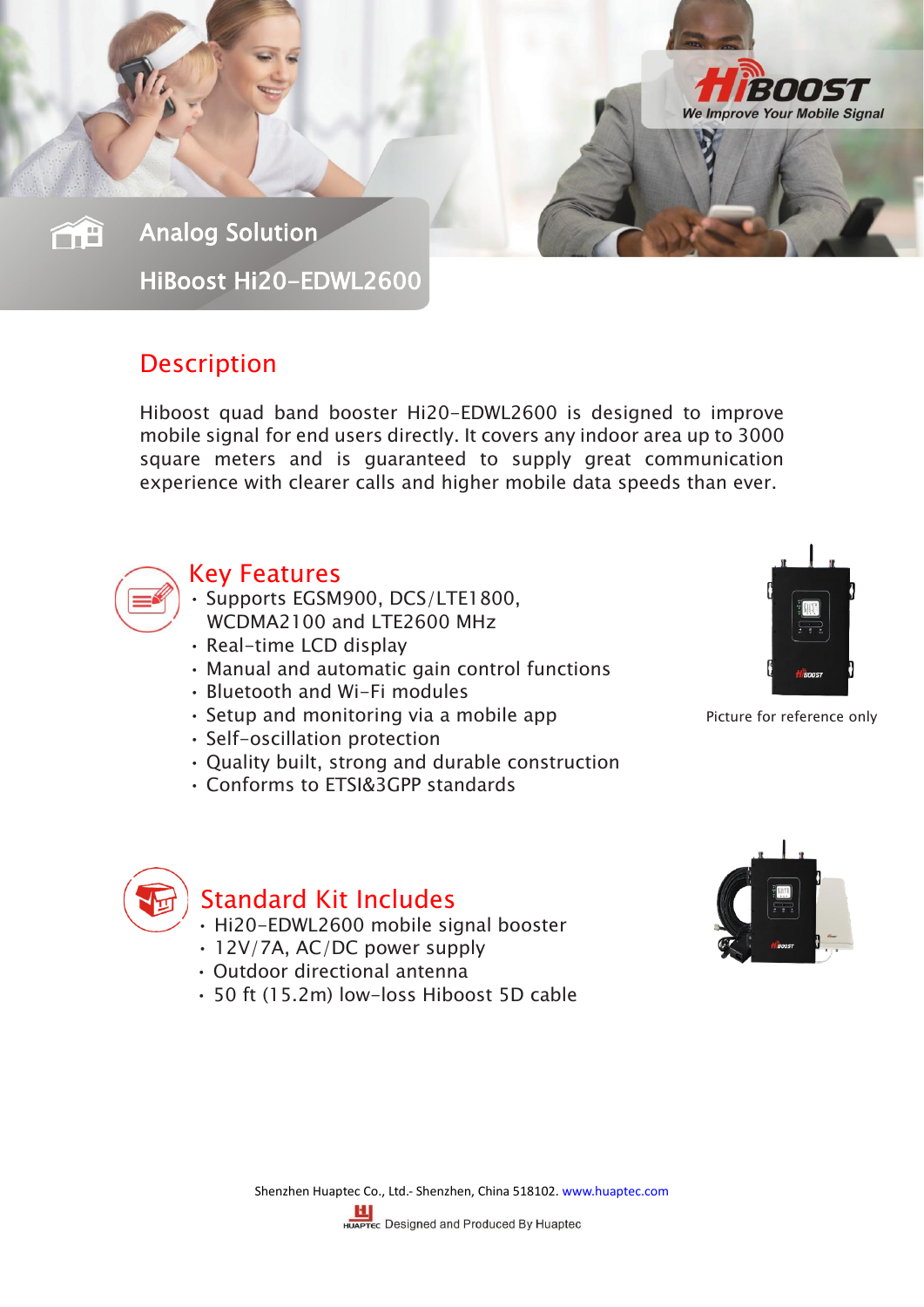

### Installation Examples

a) Optional Panel Pro kit or Omni Pro Kit (+1x indoor panel/omni antenna+1x 35 ft (10.6m) low-loss Hiboost 5D cable)



1-Outdoor directional antenna 2-Booster

3- Indoor panel/omni antenna 4-Power supply

b) 2x Optional Panel Pro kit or Omni Pro Kit (+2 indoor panel/omni antenna+2x 35 ft (10.6m) low-loss Hiboost 5D cable)+1x 3.3 ft(1m) low-loss Hiboost 3D cable+2-way splitter



- 3- Indoor panel/omni antenna 4-2-way splitter
- 

5-cable 6-power supply c)3x Optional Panel Pro kit or Omni Pro Kit (+3 indoor panel/omni antennas +  $3x$  35 ft (15.2m) low-loss HiBoost 5D cable) +  $1x$  3.3 ft(1m) low-loss HiBoost 3D cable+3-way splitter



1-Outdoor directional antenna 2- Booster

5-3-way splitter

- 3, 6, 7- Indoor panel/omni antennas 4-Power supply
- - Shenzhen Huaptec Co., Ltd.- Shenzhen, China 518102[. www.huaptec.com](http://www.huaptec.com/)

**LL**<br>HUAPTEC Designed and Produced By Huaptec